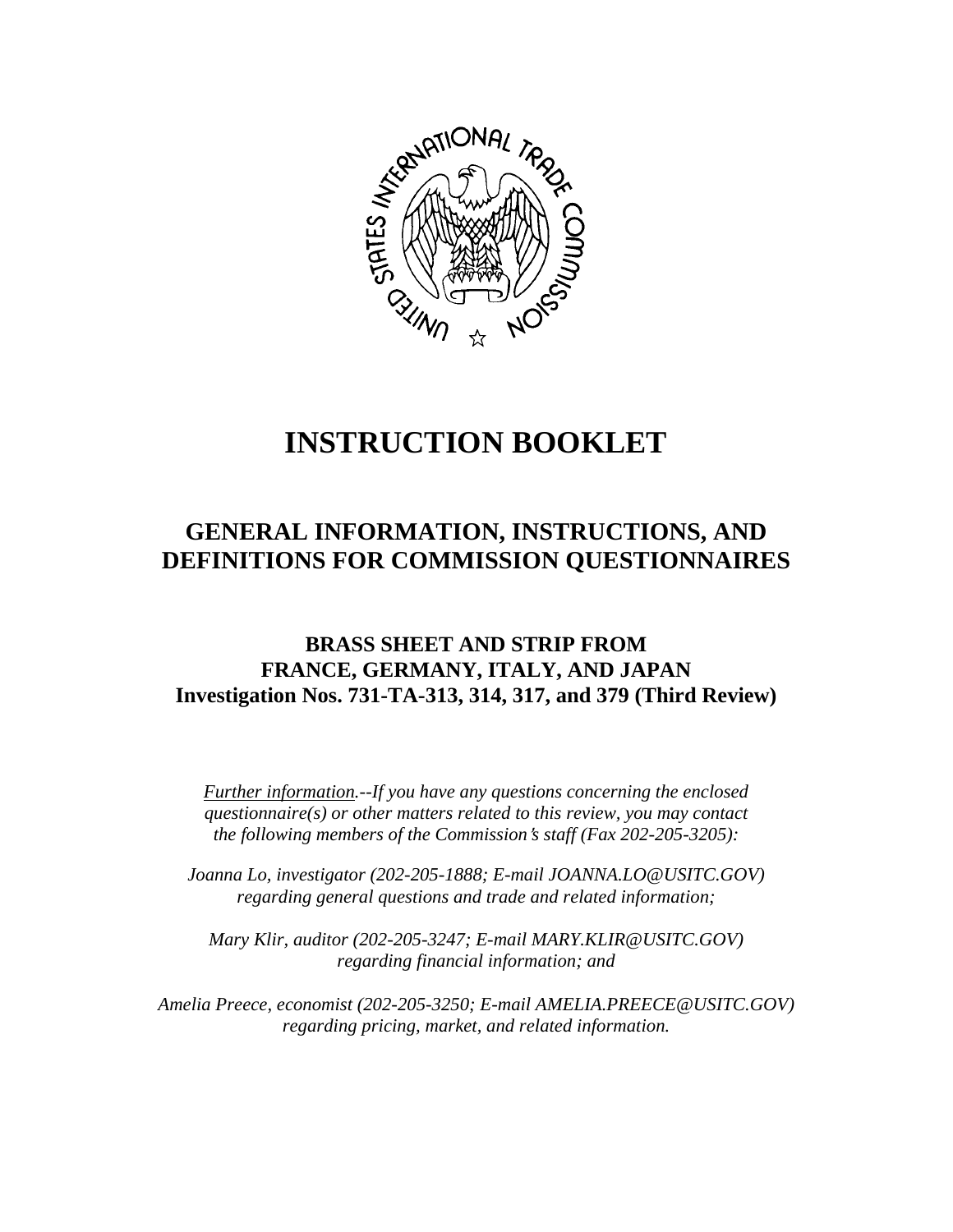#### **GENERAL INFORMATION**

*Background*.--On January 8, 1987, January 12, 1987, March 6, 1987, and August 12, 1988, the Department of Commerce issued countervailing duty and/or antidumping duty orders on imports of certain brass sheet and strip from Brazil, Canada, France, Germany, Italy, Japan, Korea, the Netherlands, and Sweden (52 F.R. 698, 52 F.R. 1214, 52 F.R. 6995, and 53 F.R. 30454, respectively). On April 18, 2000, the Commission determined that revocation of the countervailing duty orders on brass sheet and strip from Brazil and France and the antidumping duty orders on brass sheet and strip from Brazil, Canada, France, Germany, Italy, and Japan, would be likely to lead to continuation or recurrence of material injury to an industry in the United States within a reasonably foreseeable time. The Commission further determined that revocation of the antidumping duty orders on brass sheet and strip from Korea, the Netherlands, and Sweden would not be likely to lead to continuation or recurrence of material injury to an industry in the United States within a reasonably foreseeable time (65 F.R. 20832). Consequently, the orders with respect to Brazil, Canada, France, Germany, Italy, and Japan were continued, and the orders with respect to Korea, the Netherlands, and Sweden were revoked (65 F.R. 25304, 25305). On March 6, 2006, the Commission determined that revocation of the antidumping duty orders on brass sheet and strip from France, Germany, Italy, and Japan would be likely to lead to continuation or recurrence of material injury to an industry in the United States within a reasonably foreseeable time. The Commission further determined that revocation of the antidumping duty and countervailing duty orders on brass sheet and strip from Brazil and the antidumping duty order on brass sheet and strip from Canada would not be likely to lead to continuation or recurrence of material injury to an industry in the United States within a reasonably foreseeable time (71 F.R. 14719). Consequently, the orders with respect to France, Germany, Italy, and Japan were continued (71 F.R. 16552), and the orders with respect to Brazil and Canada were revoked (71 F.R. 16115). On March 1, 2011, the Commission instituted third reviews pursuant to section 751(c) of the Tariff Act of 1930 (19 U.S.C. § 1675(c)) (the Act) to determine whether revocation of the orders would be likely to lead to continuation or recurrence of material injury to the domestic industry within a reasonably foreseeable time (76 F.R. 11509). If the Commission makes an affirmative determination, the orders will remain in place. If the Commission makes a negative determination, the Department of Commerce will revoke the orders.

Questionnaires and other information pertinent to this review are available at **http://www.usitc.gov/trade\_remedy/731\_ad\_701\_cvd/investigations/2011/brass\_sheet\_and\_ strip/reviewphase.htm**. Address all correspondence to the United States International Trade Commission, Washington, DC 20436. Hearing-impaired individuals can obtain information regarding this review via the Commission's TDD terminal (202-205-1810).

*Due date of questionnaire(s).*-- Please submit the completed questionnaire(s) to the United States International Trade Commission so as to be received by **no later than November 23, 2011**. Because Commission staff might contact you with questions during the course of the proceeding, save the final version of the document(s) and retain all files and worksheets associated with the completed questionnaire(s). Please also retain a copy of any paper original document that you submit.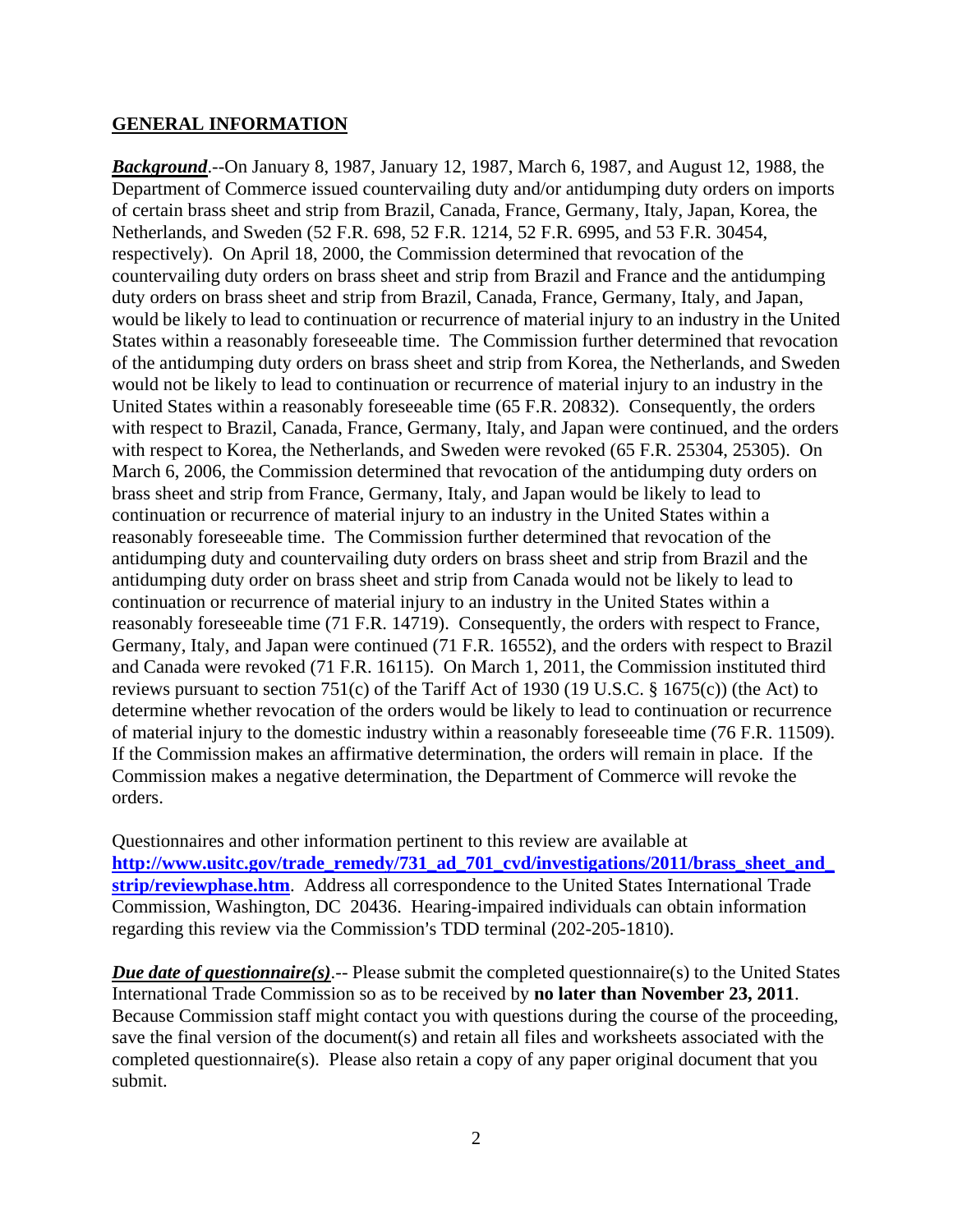*Service of questionnaire response(s)*.--In the event that your firm is a party to this review, you are required to serve a copy of the questionnaire(s), once completed, on parties to the proceeding that are subject to administrative protective order (see 19 CFR  $\S$  207.7). A list of such parties is maintained by the Commission's Secretary and may be obtained by calling 202-205-1803. A certificate of service must accompany the copy of the completed questionnaire(s) you submit (see 19 CFR § 207.7).

*Confidentiality*.--The commercial and financial data furnished in response to the enclosed questionnaire(s) that reveal the individual operations of your firm will be treated as confidential by the Commission to the extent that such data are not otherwise available to the public and will not be disclosed except as may be required by law (see 19 U.S.C. § 1677f). Such confidential information will not be published in a manner that will reveal the individual operations of your firm; however, nonnumerical characterizations of numerical business proprietary information (such as discussion of trends) will be treated as confidential business information only at the request of the submitter for good cause shown.

*Verification***.--The information submitted in the enclosed questionnaire(s) is subject to audit and verification by the Commission. To facilitate possible verification of data, please keep all your workpapers and supporting documents used in the preparation of the questionnaire response(s).**

*Release of information*.--The information provided by your firm in response to the questionnaire(s), as well as any other business proprietary information submitted by your firm to the Commission in connection with the review, may become subject to, and released under, the administrative protective order provisions of the Tariff Act of 1930 (19 U.S.C. § 1677f) and section 207.7 of the Commission's Rules of Practice and Procedure (19 CFR  $\S$  207.7). This means that certain lawyers and other authorized individuals may temporarily be given access to the information for use in connection with this review or other import-injury proceedings or reviews conducted by the Commission on the same or similar merchandise; those individuals would be subject to severe penalties if the information were divulged to unauthorized individuals.

### **INSTRUCTIONS**

*Answer all questions*.--Do not leave any question or section blank unless a questionnaire expressly directs you to skip over certain questions or sections. If the answer to any question is "none," write "none." If information is not readily available from your records in exactly the form requested, furnish carefully prepared estimates--designated as such by the letter "E." Answers to questions and any necessary comments or explanations should be supplied in the space provided or on separate sheets attached to the appropriate page of the questionnaire(s). If your firm is completing more than one questionnaire in connection with this review (i.e., a producer, importer, and/or purchaser questionnaire), you need not respond to duplicated questions in the questionnaires.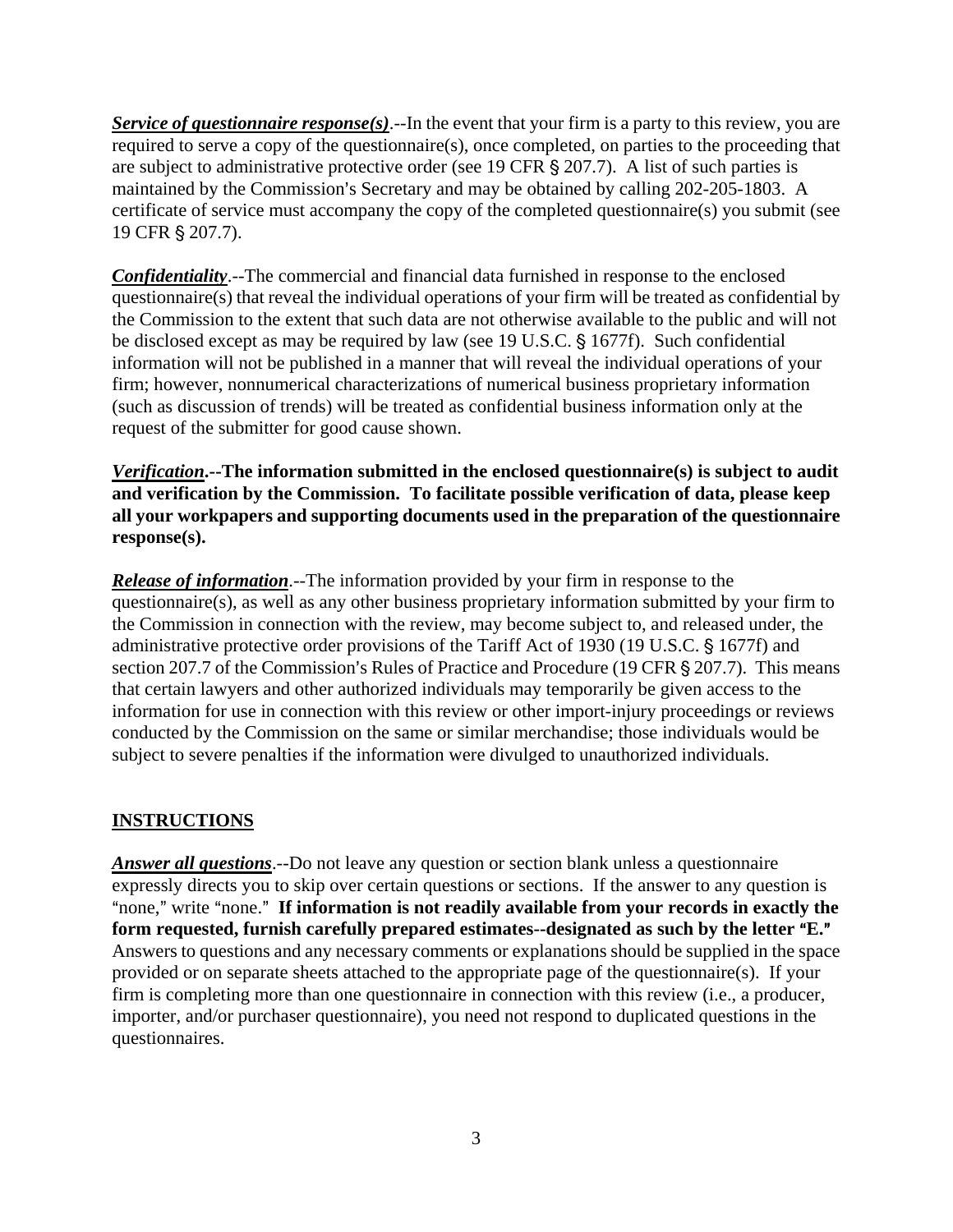#### **GENERAL INFORMATION--***Continued*

*Consolidate all U.S. establishments*.--Report the requested data for your establishment(s) located in the United States. **Firms operating more than one establishment should combine the data for all establishments into a single report.**

*Filing instructions*.—Questionnaires may be filed either in paper form or electronically.

*Electronic completion***.--**Your firm is encouraged (but not required) to complete the questionnaire electronically in MS Word format. The MS Word versions of all the questionnaires in this proceeding are available online at the ITC web page or may be obtained directly from the Commission's Investigator, **Joanna Lo (joanna.lo@usitc.gov, or 202-205-1888)**.

*Electronic submission***.--**To the degree that it is possible and not overly burdensome, the Commission requests that responding firms submit their questionnaire responses electronically in MS Word format. The submission of questionnaire responses in the MS Word format allows the Commission to compile, assess, and analyze submitted data more promptly. There are three electronic submissions options detailed below. Paper submissions are also accepted.

#### **OPTIONS FOR FILING**

This questionnaire is available as a "fillable" form in MS Word format on the Commission's website at **http://www.usitc.gov/trade\_remedy/731\_ad\_701\_cvd/investigations/2011/bra ss\_sheet\_and\_strip/reviewphase.htm**. *Please do not attempt to modify the format or permissions of the questionnaire document*. You may complete the questionnaire and submit it, electronically, or you may print it out and submit it in paper form, as described below:

**• Compact disc (CD)**.—Copy your questionnaire onto a CD, include a signed certification page (page 1) (either in paper form or scanned PDF copied onto CD), and mail to the address above. *It is strongly recommended that you use an overnight mail service. U.S. mail sent to government offices undergoes additional processing which not only results in substantial delays in delivery but may also damage CDs.* 

**• Upload via Secure Drop Box.**—Upload the completed questionnaire in MS Word format along with a scanned copy of the signed certification page (page 1) through the Commission's secure upload facility:

*Web address*: https://dropbox.usitc.gov/oinv/ *Pin*: OINV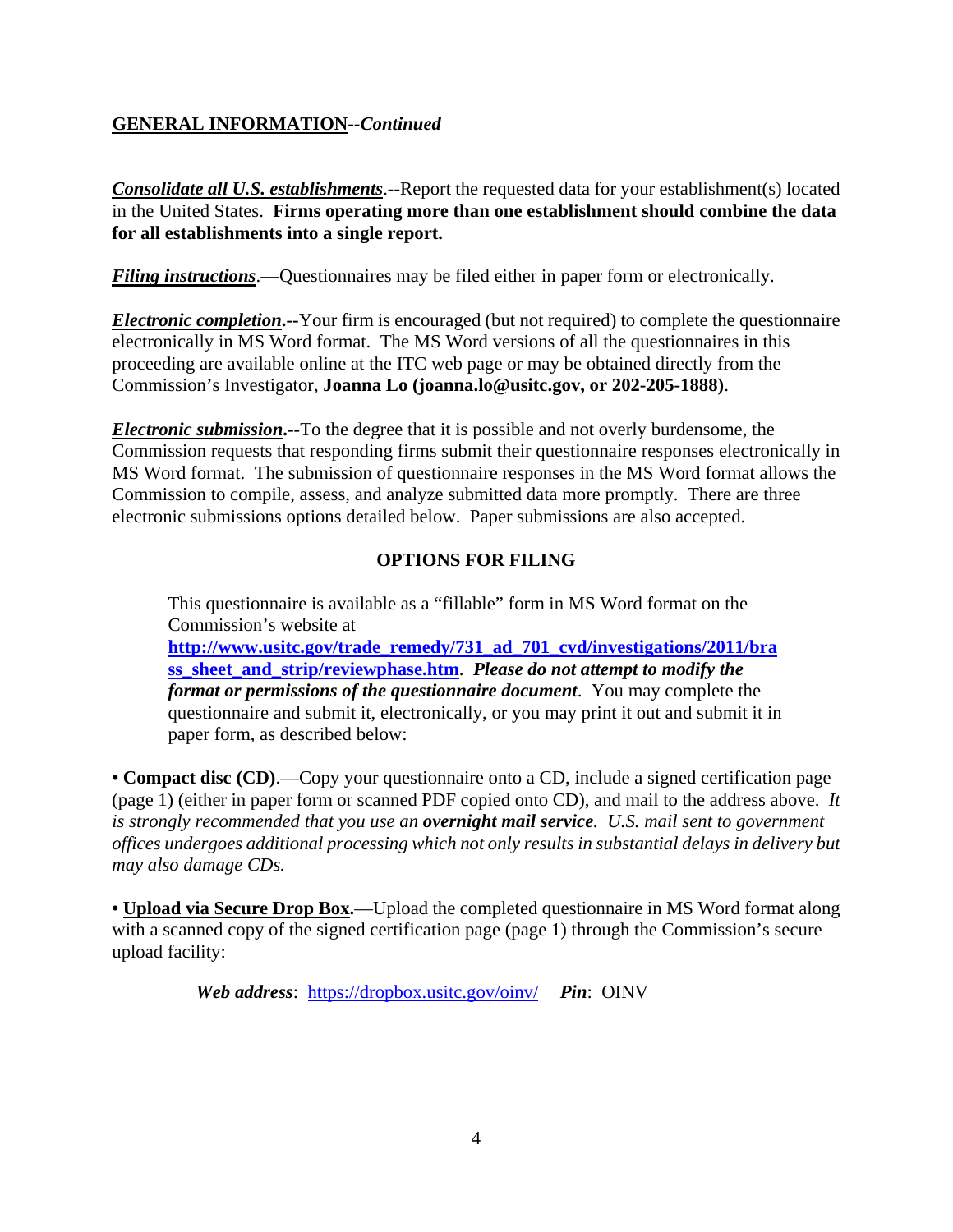#### **INSTRUCTIONS--***Continued*

**• E-mail**.—E-mail your questionnaire to the investigator identified on page 1 of the Instruction Booklet; include a scanned PDF of the signed certification page (page 1). Type the following in the e-mail subject line: BPI Questionnaire, **INV. NO. 313**. *Please note that submitting your questionnaire by e-mail may subject your firm's business proprietary information to transmission over an unsecure environment and to possible disclosure. If you choose this option, the Commission warns you that any risk involving possible disclosure of such information is assumed by the submitter and not by the Commission.* 

**• Fax**.—Fax to 202.205.3205.

**• Overnight mail service**.—Mail to the following address:

#### **United States International Trade Commission Office of Investigations, Room 615 500 E Street SW Washington, DC 20024**

**• U.S. mail**.—Mail to the address above, but use zip code 20436. *This option is not recommended. U.S. mail sent to government offices undergoes additional processing to screen for hazardous materials; this additional processing results in substantial delays in delivery.* 

Note: If you are a party to the proceeding, and service of the questionnaire is required, such service should be made in paper form.

#### **DEFINITIONS**

*C20000-series brass sheet and strip*.--The product covered by the orders is brass sheet and strip, other than leaded and tinned brass sheet and strip. The chemical composition of the covered product is currently defined in the Copper Development Association (C.D.A.) 200 Series or the Unified Numbering System (U.N.S.) C20000. The orders do not cover products the chemical compositions of which are defined by other C.D.A. or U.N.S. series. In physical dimensions, the product covered by the orders has a solid rectangular cross section over 0.006 inches (0.15 millimeters) through 0.188 inches (4.8 millimeters) in finished thickness or gauge, regardless of width. Coiled, wound-on-reels (traverse wound), and cut-to-length products are included, The merchandise is currently covered by subheadings 7409.21.00 and 7409.29.00 of the Harmonized Tariff Schedule of the United States (HTS).

#### **Note that "brass sheet and strip" referred to in these questionnaires comprises only C20000-series brass sheet and strip as defined above.**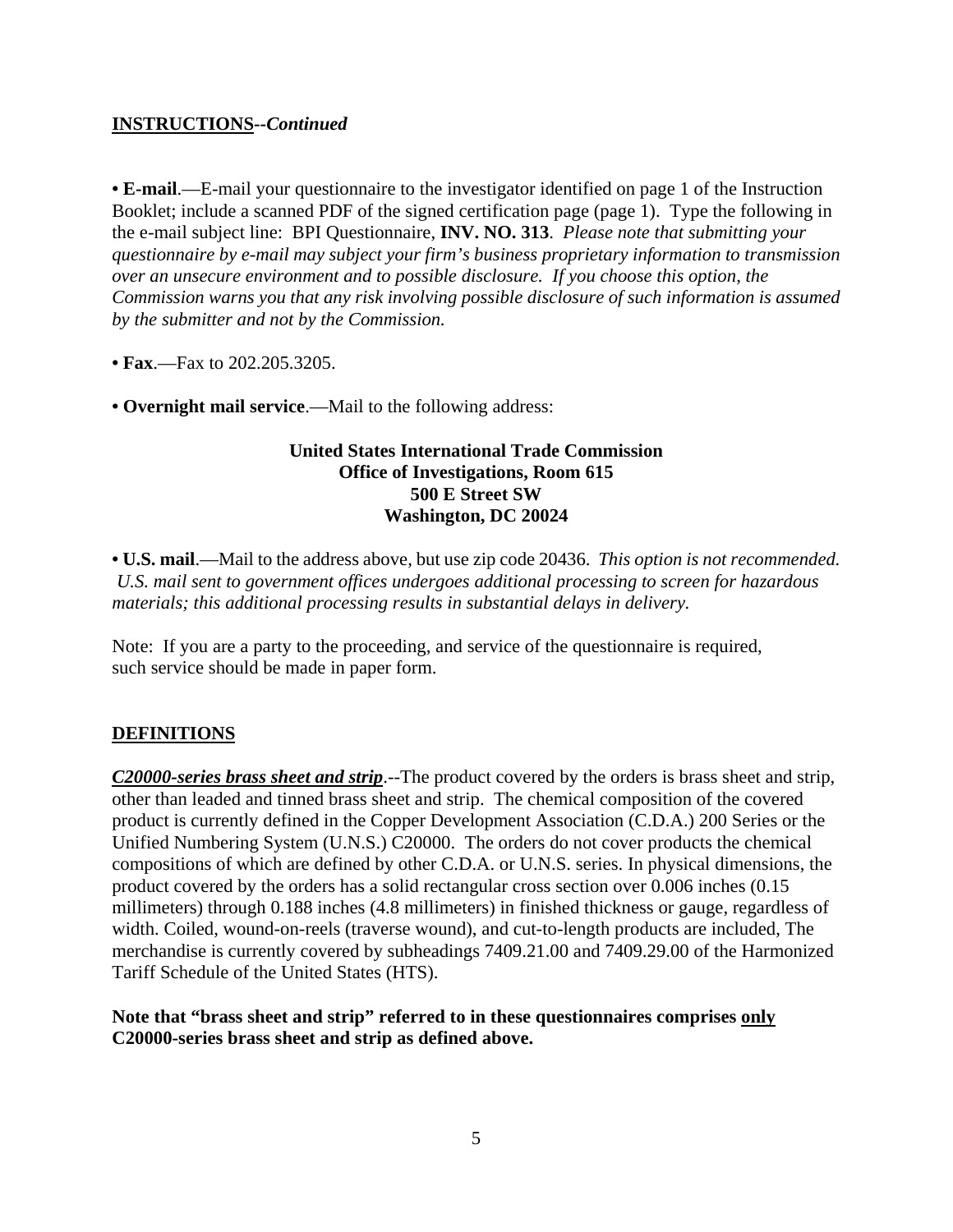#### **DEFINITIONS--***Continued*

*Firm*.--An individual proprietorship, partnership, joint venture, association, corporation (including any subsidiary corporation), business trust, cooperative, trustee in bankruptcy, or receiver under decree of any court.

*Related firm.*--A firm that your firm solely or jointly owned, managed, or otherwise controlled; a firm that solely or jointly owned, managed, or otherwise controlled your firm; and/or a firm that was solely or jointly owned, managed, or otherwise controlled by a firm that also solely or jointly owned, managed, or otherwise controlled your firm.

*Establishment*.--Each facility of a firm in the United States involved in the production, importation, and/or purchase of brass sheet and strip (as defined above), including auxiliary facilities operated in conjunction with (whether or not physically separate from) such facilities.

*Basic producer*.--A firm that casts, rolls, and finishes brass sheet and strip.

*Reroller*.--A firm that purchases intermediate-to-heavy gauge brass sheet or strip for additional processing (which includes at least a series of rolling and annealing steps) into finished (final gauge) brass sheet or strip.

*United States*.--For purposes of this review, the 50 States, Puerto Rico, the U.S. Virgin Islands, and the District of Columbia.

*Importer*.--Any person or firm engaged, either directly or through a parent company or subsidiary, in importing brass sheet and strip (as defined above) into the United States from a foreign manufacturer or through its selling agent.

**Imports**.--Those products identified for Customs purposes as <u>imports for consumption</u> for which your firm was the importer of record (i.e., was responsible for paying any import duty) or consignee (i.e., to which the merchandise was first delivered).

**Import quantities**.--Quantities reported should be net of returns.

**Import values**.--Values reported should be landed, duty-paid values (but not including antidumping and/or countervailing duties) at the U.S. port of entry, including ocean freight and insurance costs, brokerage charges, and normal import duties (i.e., including all charges except inland freight in the United States and antidumping and/or countervailing duties).

*Purchaser*.--Any person or firm engaged, either directly or through a parent company or subsidiary, in purchasing brass sheet and strip (as defined above) from another firm that produces, imports, or otherwise distributes brass sheet and strip. A retail firm that is the importer of record may be considered a purchaser.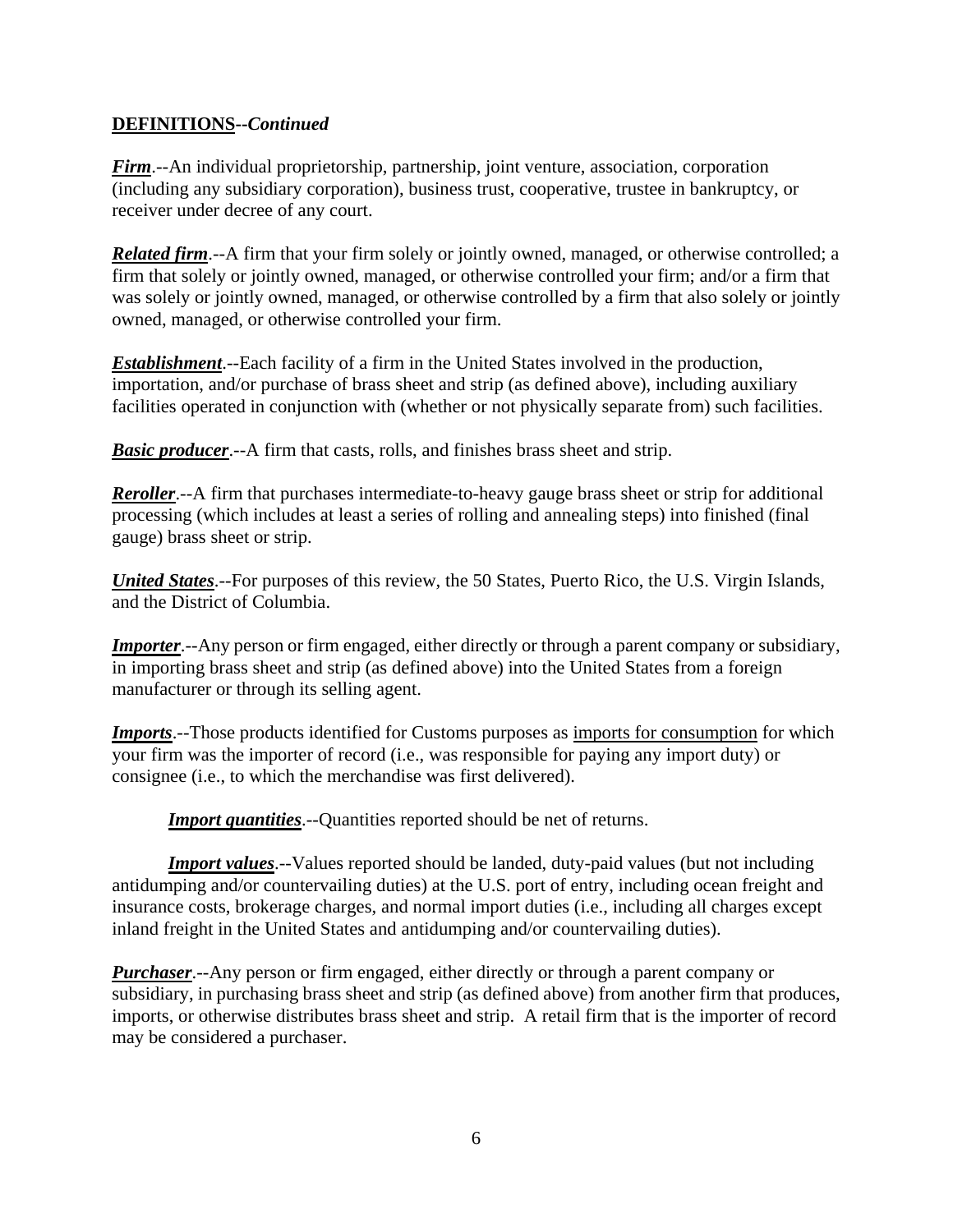#### **DEFINITIONS--***Continued*

*Purchases*.--Purchases from all sources, NOT including direct imports from foreign sources located outside of the United States (which should be reported in an importer questionnaire).

*Purchase quantities*.--Quantities reported should be net of returns.

*Purchase values*.--Values reported should be net values (i.e., gross purchase values less all discounts, allowances, rebates, and the value of returned goods), delivered to your U.S. receiving point.

*Shipments*.--Shipments of products produced in or imported by your U.S. establishment(s). Include shipments to the contracting firm of product produced by your firm under a toll agreement.

*Shipment quantities*.--Quantities reported should be net of returns.

*Shipment values*.--Values reported should be net values (*i.e.*, gross sales values less all discounts, allowances, rebates, prepaid freight, and the value of returned goods), f.o.b. your U.S. point of shipment. The value of domestic shipments to the contracting firm under a toll agreement is the conversion fee (including profit).

#### *Types of shipments*:

*U.S. shipments*.--Commercial shipments, internal consumption, and transfers to related firms within the United States.

*Commercial shipments*.--Shipments, other than internal consumption and transfers to related firms, within the United States.

*Internal consumption*.--Product consumed internally by your firm.

*Transfers to related firms*.--Shipments made to related domestic firms.

*Export shipments*.--Shipments to destinations outside the United States, including shipments to related firms.

*Inventories*.--Finished goods inventory, not raw materials or work-in-progress.

#### **The following definitions apply only to the PRODUCER QUESTIONNAIRE.**

*Average production capacity*.--The level of production that your establishment(s) could reasonably have expected to attain during the specified periods. Assume normal operating conditions (i.e., using equipment and machinery in place and ready to operate; normal operating levels (hours per week/weeks per year) and time for downtime, maintenance, repair, and cleanup; and a typical or representative product mix).